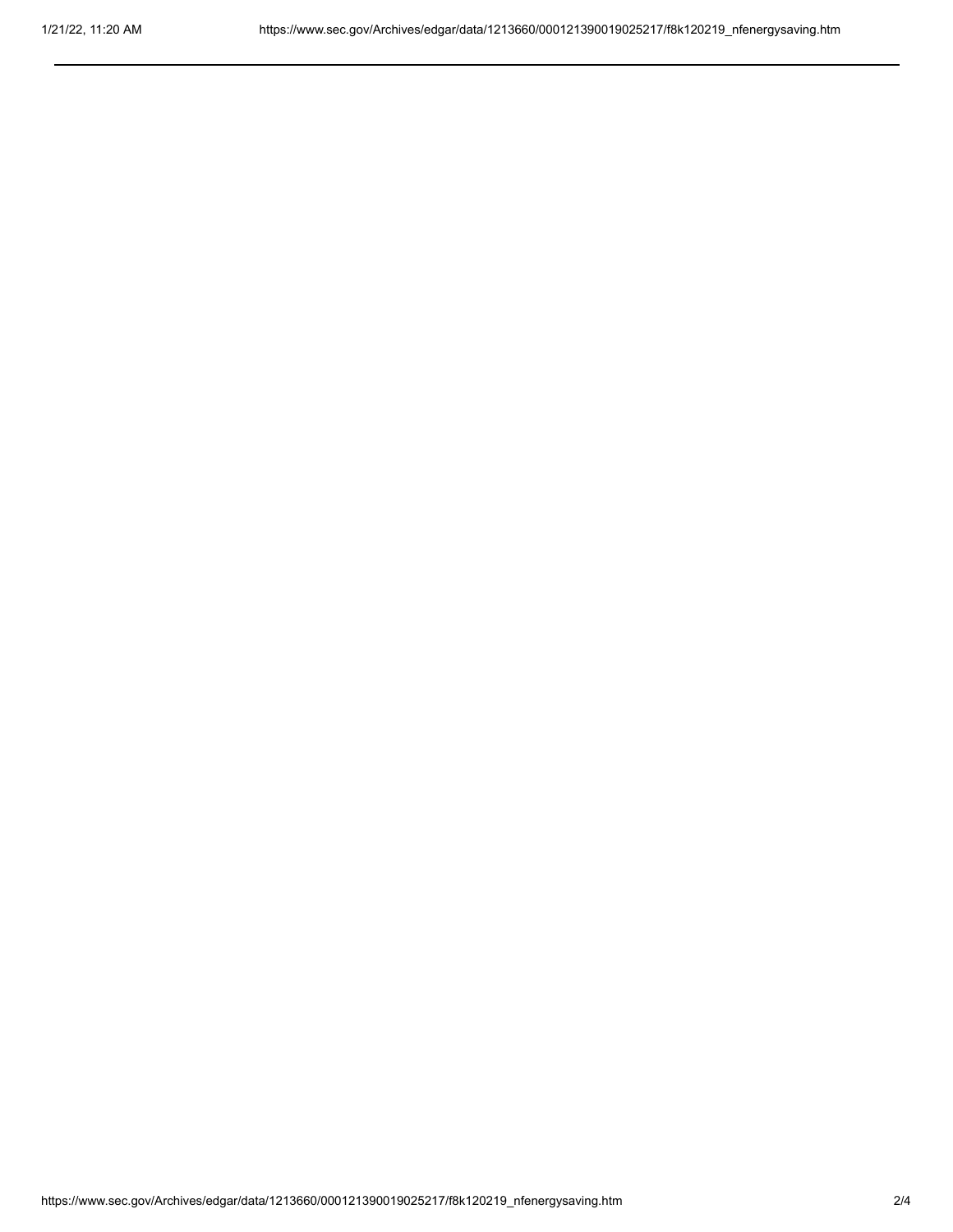### **ITEM 8.01 OTHER INFORMATION**

On December 2, 2019, the Registrant issued a press release announcing plans to acquire Chongqing Guanzan Technology Co., Ltd.

A copy of the press release is attached hereto as Exhibit 99.1 and incorporated herein by reference.

The information under this Item 8.01, including Exhibit 99.1, is deemed "furnished" and not "filed" under Section 18 of the Securities Exchange Act of 1934, as amended (the "Exchange Act"), or otherwise subject to the liability of that section, and shall not be incorporated by reference into any registration statement or other document filed under the Securities Act of 1933, as amended, or the Exchange Act, except as shall be expressly set forth by specific reference in such filing.

The information in this Current Report on Form 8-K, including Exhibit 99.1, may contain forward-looking statements based on management's current expectations and projections, which are intended to qualify for the safe harbor of Section 27A of the Securities Act of 1933, as amended, and Section 21E of the Securities Exchange Act of 1934, as amended. The statements contained herein that are not historical facts are considered "forward-looking statements." Such forward-looking statements may be identified by, among other things, the use of forward-looking terminology such as "believes," "expects," "may," "will," "should," or "anticipates" or the negative thereof or other variations thereon or comparable terminology, or by discussions of strategy that involve risks and uncertainties. In particular, statements regarding the efficacy of investment in research and development are examples of such forwardlooking statements. The forward-looking statements include risks and uncertainties, including, but not limited to, the effect of political, economic, and market conditions and geopolitical events; legislative and regulatory changes that affect our business; the availability of funds and working capital; the actions and initiatives of current and potential competitors; investor sentiment; and our reputation. The Registrant not undertake any responsibility to publicly release any revisions to these forward-looking statements to take into account events or circumstances that occur after the date of this report. Additionally, the Registrant does not undertake any responsibility to update you on the occurrence of any unanticipated events, which may cause actual results to differ from those expressed or implied by any forward-looking statements. The factors discussed herein are expressed from time to time in the Registrant's filings with the Securities and Exchange Commission available at http://www.sec.gov.

## **ITEM 9.01 FINANCIAL STATEMENTS AND EXHIBITS.**

(c) Exhibits

Exhibit 99.1 Press Release dated [December](https://www.sec.gov/Archives/edgar/data/1213660/000121390019025217/f8k120219ex99-1_nfenergy.htm) 2, 2019.